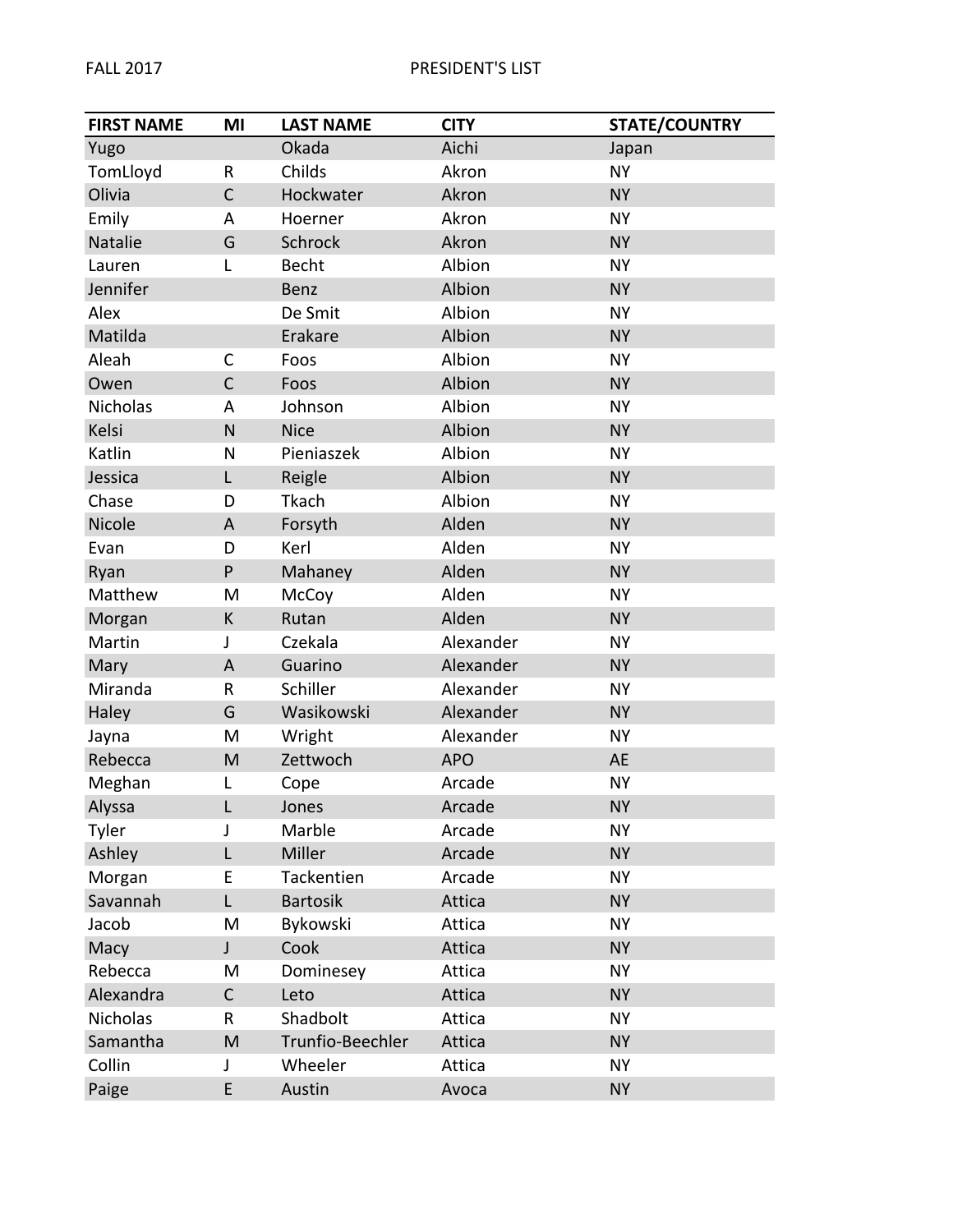| Michal        | L       | Eckler         | Avoca          | <b>NY</b> |
|---------------|---------|----------------|----------------|-----------|
| Joshua        | $\sf A$ | Little         | Avon           | <b>NY</b> |
| Morgan        | Г       | Scherer        | Avon           | <b>NY</b> |
| <b>Brooke</b> | M       | Evans          | <b>Barker</b>  | <b>NY</b> |
| <b>Trey</b>   | N       | Nadolinski     | <b>Basom</b>   | <b>NY</b> |
| Lydia         | E       | Aquina         | Batavia        | <b>NY</b> |
| Esmeralda     |         | <b>Barrera</b> | <b>Batavia</b> | <b>NY</b> |
| Joshua        | $\sf R$ | <b>Barton</b>  | <b>Batavia</b> | <b>NY</b> |
| Casey         | A       | Beaver         | Batavia        | <b>NY</b> |
| Jessica       | M       | Caryl          | Batavia        | <b>NY</b> |
| Daisy         |         | Cervantes      | <b>Batavia</b> | <b>NY</b> |
| Joseph        | J       | Ciranni        | <b>Batavia</b> | <b>NY</b> |
| Alisia        | L       | Compton        | <b>Batavia</b> | <b>NY</b> |
| Alexis        | $\sf S$ | DeLong         | <b>Batavia</b> | <b>NY</b> |
| Gabrielle     | L       | Havens         | <b>Batavia</b> | <b>NY</b> |
| Lisa          | B       | Heath          | <b>Batavia</b> | <b>NY</b> |
| Kesa          | M       | Janes          | Batavia        | <b>NY</b> |
| Kaleena       | L       | Kelly          | <b>Batavia</b> | <b>NY</b> |
| Adeline       |         | Kijsiravej     | Batavia        | <b>NY</b> |
| Skylar        | T       | Laesser        | <b>Batavia</b> | <b>NY</b> |
| Jay           | K       | Lewis          | Batavia        | <b>NY</b> |
| Emily         | G       | Lontkowski     | Batavia        | <b>NY</b> |
| Tessa         | R       | Lynn           | Batavia        | <b>NY</b> |
| Cassidy       | Q       | Miller         | <b>Batavia</b> | <b>NY</b> |
| Kali          | M       | <b>Nichols</b> | Batavia        | <b>NY</b> |
| Zachery       | Τ       | Porter         | Batavia        | <b>NY</b> |
| Alexander     | P       | Rigerman       | Batavia        | <b>NY</b> |
| William       | D       | Rippel         | <b>Batavia</b> | <b>NY</b> |
| Cameron       | M       | Sanzo          | Batavia        | <b>NY</b> |
| Quinn         | M       | Schrader       | <b>Batavia</b> | <b>NY</b> |
| Abby          | B       | <b>Stendts</b> | Batavia        | NΥ        |
| Allison       | J       | <b>Strong</b>  | Batavia        | <b>NY</b> |
| Anthony       | J       | Sweet          | Batavia        | NΥ        |
| James         | B       | Walker         | Batavia        | <b>NY</b> |
| Rachel        | A       | Wommack        | Batavia        | NΥ        |
| Jenna         | T       | Amesbury       | Bergen         | <b>NY</b> |
| James         | С       | Berggren       | Bergen         | <b>NY</b> |
| Thomas        | W       | Berggren       | Bergen         | <b>NY</b> |
| Alexandria    | S       | Loewke         | Bergen         | NΥ        |
| Taylor        | E       | McPherson      | Bergen         | <b>NY</b> |
| <b>Tracy</b>  | R       | Cartwright     | <b>Bliss</b>   | <b>NY</b> |
| Scott         | D       | Preston        | Bloomfield     | <b>NY</b> |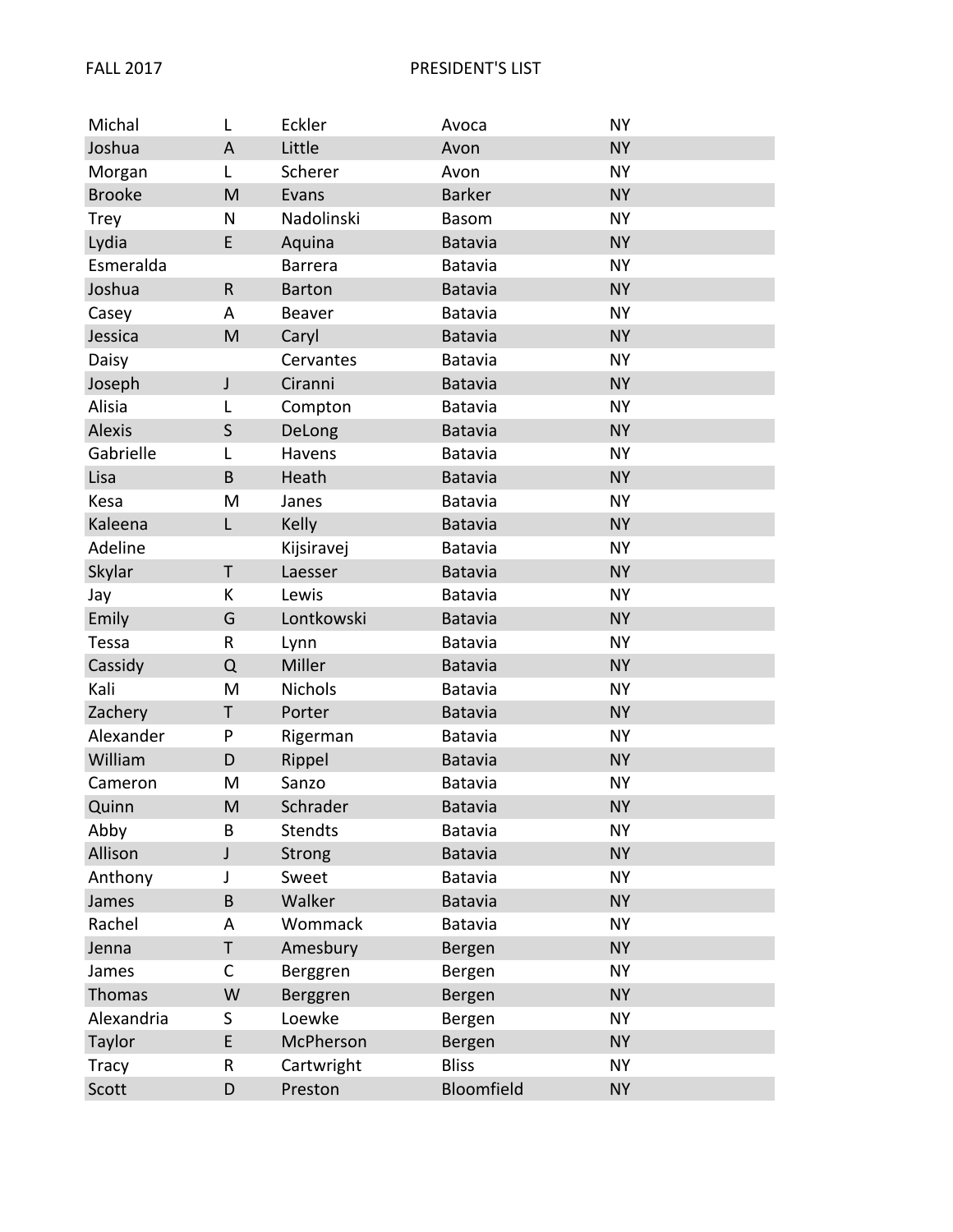| Kiana         |              | Cotton                  | <b>Brockport</b> | <b>NY</b>                 |
|---------------|--------------|-------------------------|------------------|---------------------------|
| Kelsey        | L            | Harrell                 | <b>Brockport</b> | <b>NY</b>                 |
| Philip        | Z            | <b>Matthews</b>         | Brockport        | <b>NY</b>                 |
| Kathryn       | G            | Plummer                 | Brockport        | <b>NY</b>                 |
| Kira          | L            | Spall                   | Brockport        | <b>NY</b>                 |
| Michael       | $\mathsf{R}$ | Sullivan                | Brockport        | <b>NY</b>                 |
| Liliam        |              | Montilla                | <b>Bronx</b>     | <b>NY</b>                 |
| Sara          | P            | <b>Flores Hernandez</b> | Brooklyn         | <b>NY</b>                 |
| Cade          | V            | Ryan                    | <b>Buffalo</b>   | <b>NY</b>                 |
| Shane         | B            | Causyn                  | Byron            | <b>NY</b>                 |
| Margaret-Mary | J            | Gabalski                | Byron            | <b>NY</b>                 |
| Colin         | J            | Noeth                   | <b>Byron</b>     | <b>NY</b>                 |
| Stacy         | L            | Mullett                 | Caledonia        | <b>NY</b>                 |
| Paige         | A            | Jorgensen               | Canandaigua      | <b>NY</b>                 |
| Makenzie      | H            | <b>Maines</b>           | Castile          | <b>NY</b>                 |
| Charles       | T            | Mann                    | Castile          | <b>NY</b>                 |
| Reika         |              | Murota                  | Chiba            | Japan                     |
| Miko          |              | Yamashita               | Chiba            | Japan                     |
| Sayaka        |              | Miura                   | Chiryu, Aichi    | Japan                     |
| Sheryl        | D            | Duncan-Wicks            | Churchville      | <b>NY</b>                 |
| Todd          | D            | Plucknette              | Churchville      | <b>NY</b>                 |
| Dmitrii       |              | Kapitonov               | Chuvash          | <b>Russian Federation</b> |
| Rocco         |              | Lucciano                | Clarence         | <b>NY</b>                 |
| Allison       | S            | Wilczak                 | Clarence Ctr     | <b>NY</b>                 |
| Glenn         |              | Holmes                  | Co Kildare       | Ireland                   |
| Shelby        | L            | Sick                    | Cohocton         | <b>NY</b>                 |
| Ciara         | N            | Costley                 | Conesus          | <b>NY</b>                 |
| Kelley        | S            | Wester                  | Conesus          | <b>NY</b>                 |
| Triton        | J            | Adamski                 | Corfu            | <b>NY</b>                 |
| Lynne         | M            | <b>Blake</b>            | Corfu            | <b>NY</b>                 |
| Alex          | D            | Bookmiller              | Corfu            | <b>NY</b>                 |
| Katelyn       | M            | <b>Brown</b>            | Corfu            | <b>NY</b>                 |
| Karen         | A            | Glomb                   | Corfu            | <b>NY</b>                 |
| Morgan        | K            | Miller                  | Corfu            | <b>NY</b>                 |
| Rachel        | D            | Miller                  | Corfu            | <b>NY</b>                 |
| Melinda       | Q            | Neal                    | Corfu            | <b>NY</b>                 |
| Kiara         | R            | Santiago                | Corfu            | <b>NY</b>                 |
| Kaylee        | D            | Schaber                 | Corfu            | <b>NY</b>                 |
| Magdalene     | В            | Horvath                 | Cowlesville      | <b>NY</b>                 |
| <b>Briona</b> | M            | Terray                  | Cowlesville      | <b>NY</b>                 |
| Joseph        | B            | <b>Bennett</b>          | Dalton           | <b>NY</b>                 |
| Patricia      | $\sf A$      | <b>Breen</b>            | Dansville        | <b>NY</b>                 |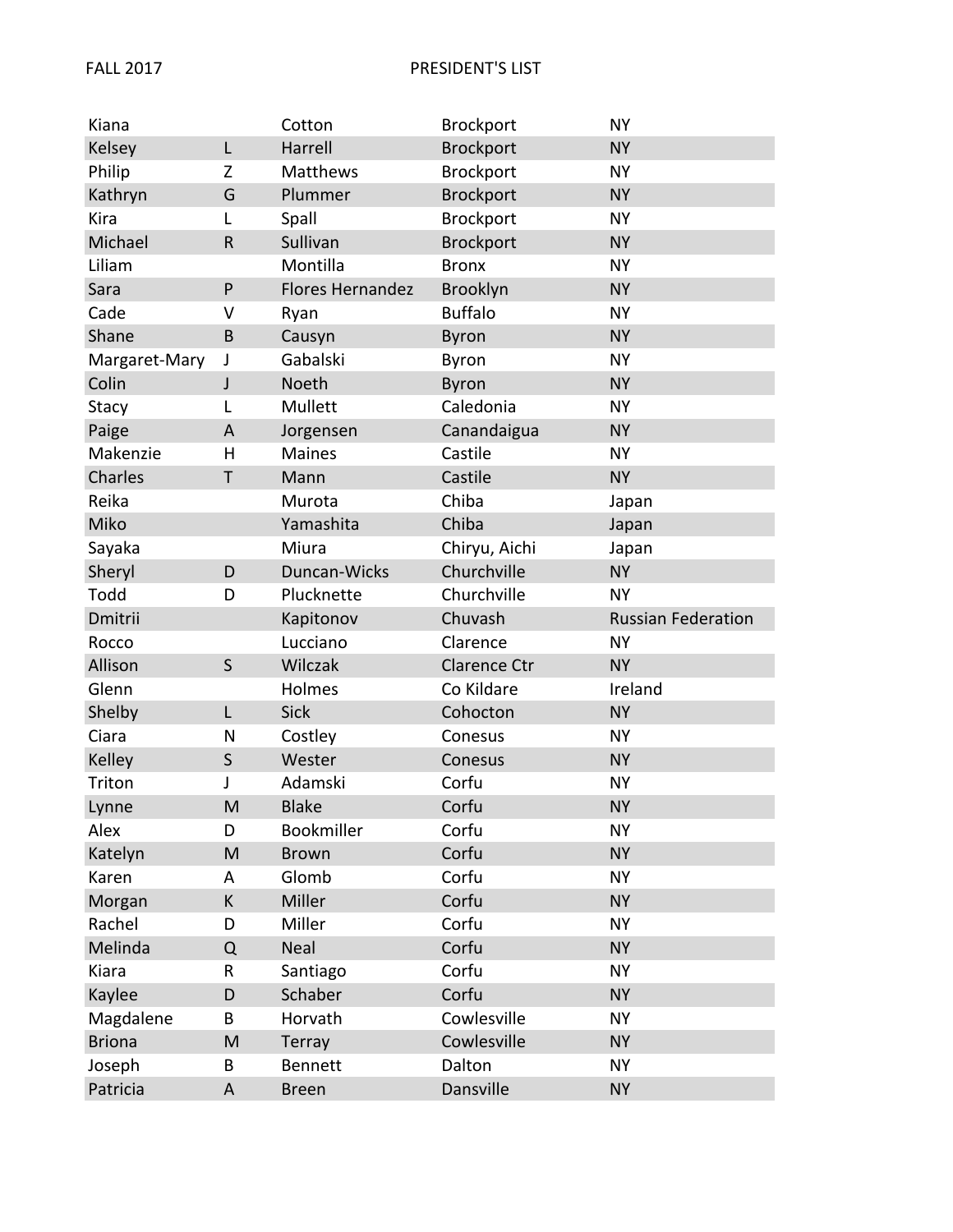| Dianna         | L           | Carvalho        | Dansville                   | <b>NY</b>          |
|----------------|-------------|-----------------|-----------------------------|--------------------|
| Kevin          | M           | Conway          | Dansville                   | <b>NY</b>          |
| Sharon         | M           | Drum            | Dansville                   | <b>NY</b>          |
| Tyler          | C           | Harnish         | Dansville                   | <b>NY</b>          |
| Nicole         | Α           | Alvord          | Darien Center               | <b>NY</b>          |
| <b>Brandon</b> | L           | Rounds          | Delevan                     | <b>NY</b>          |
| <b>Brooke</b>  | L           | Tingue          | Delevan                     | <b>NY</b>          |
| Jessica        | L           | <b>Brossard</b> | Depew                       | <b>NY</b>          |
| Molly          |             | Barden          | <b>East Amherst</b>         | <b>NY</b>          |
| Cameron        | A           | Kowalczewski    | East Aurora                 | <b>NY</b>          |
| Patrick        | L           | Shea            | East Aurora                 | <b>NY</b>          |
| Alannah        | $\mathsf R$ | Gross           | East Bethany                | <b>NY</b>          |
| <b>Brian</b>   | D           | Wlazlak         | East Bethany                | <b>NY</b>          |
| Joan           | M           | Quinn           | East Rochester              | <b>NY</b>          |
| Jenna          | B           | Huntington      | Elba                        | <b>NY</b>          |
| Shaun          | P           | LoVerdi         | Elba                        | <b>NY</b>          |
| Samantha       | J           | Nickerson       | Elba                        | <b>NY</b>          |
| Henry          | J           | Stratton        | Elba                        | <b>NY</b>          |
| <b>Brittni</b> | R           | Way             | Fabius                      | <b>NY</b>          |
| Mackayla       |             | Poorman         | <b>Farmersville Station</b> | <b>NY</b>          |
| Julia          | R           | Hartung         | Fillmore                    | NY.                |
| <b>Breanna</b> |             | Speta           | Fillmore                    | <b>NY</b>          |
| Victoria       | L           | Sample          | Freedom                     | <b>NY</b>          |
| Kai            |             | Ono             | Funabashi, Chiba            | Japan              |
| Samantha       | M           | Grisewood       | Gainesville                 | <b>NY</b>          |
| Maggie         | E           | Jett            | Gainesville                 | <b>NY</b>          |
| Linsey         | G           | Rissinger       | Gainesville                 | <b>NY</b>          |
| Ashley         | M           | Felix           | Geneseo                     | <b>NY</b>          |
| Mathew         |             | Anderson        | Gorham                      | ME                 |
| Collin         | M           | Tolsma          | <b>Grand Island</b>         | <b>NY</b>          |
| Samuel         | Τ           | Phillips        | Groveland                   | <b>NY</b>          |
| Jihoon         |             | Lee             | Gwangju                     | Korea, Republic Of |
| Maki           |             | Ishikawa        | Gyoda, Saitama              | Japan              |
| Michael        | D           | Carlson         | Hamlin                      | <b>NY</b>          |
| Kimberly       | Е           | Clemens         | Hamlin                      | <b>NY</b>          |
| Linda          | A           | Genagon         | Hamlin                      | <b>NY</b>          |
| Sara           | L           | McCollum        | Hamlin                      | <b>NY</b>          |
| Ashley         | A           | Roberts         | Hamlin                      | <b>NY</b>          |
| Maya           | F           | Neeley          | Harrisville                 | <b>NY</b>          |
| Joshua         | J           | Zinkievich      | Herndon                     | <b>VA</b>          |
| Susan          | Μ           | <b>Boula</b>    | Hilton                      | <b>NY</b>          |
| Phong          | M           | To              | Ho Chi Minh                 | Viet Nam           |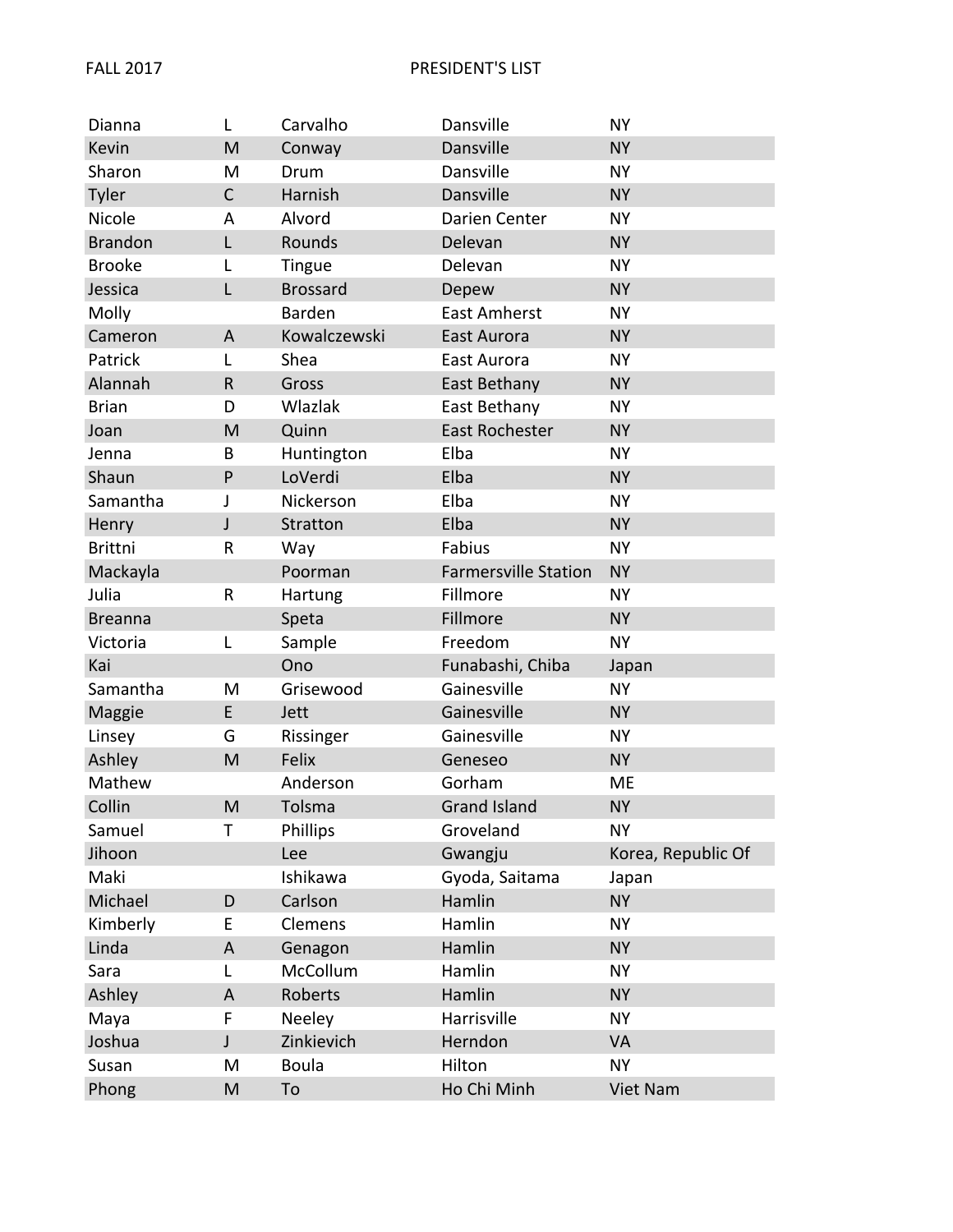| Sarah     | К            | Barber          | Holland              | <b>NY</b> |
|-----------|--------------|-----------------|----------------------|-----------|
| Ashley    | A            | Jankowski       | Holland              | <b>NY</b> |
| Sierra    | J            | McKay           | Holland              | <b>NY</b> |
| Gianni    |              | Oddo-Lovullo    | Holland              | <b>NY</b> |
| Kristen   |              | Oleksy          | Holland              | <b>NY</b> |
| Johnathen | $\mathsf J$  | Affronti        | Holley               | <b>NY</b> |
| Cameron   | т            | Bennage         | Holley               | <b>NY</b> |
| Jennifer  | M            | DeVault         | Holley               | <b>NY</b> |
| Corinne   | A            | Johnson         | Holley               | <b>NY</b> |
| Kirsten   |              | Newbould        | Holley               | <b>NY</b> |
| Shannon   | L            | Parsons         | Holley               | <b>NY</b> |
| Madeline  | $\mathsf R$  | Rowley          | Holley               | <b>NY</b> |
| Jessica   | J            | Scott           | Holley               | <b>NY</b> |
| Kailey    | $\mathsf{C}$ | Waterman        | Holley               | <b>NY</b> |
| Lisa      |              | Murphy          | Honeoye Falls        | <b>NY</b> |
| Savannah  | M            | <b>Wiggins</b>  | <b>Honeoye Falls</b> | <b>NY</b> |
| Todd      | R            | <b>Briglin</b>  | Hornell              | <b>NY</b> |
| Aleah     | $\mathsf{S}$ | Libordi         | Hornell              | <b>NY</b> |
| Taylor    | M            | Plank           | Hornell              | <b>NY</b> |
| Isabella  | B            | Slocum          | Hornell              | <b>NY</b> |
| Casey     | M            | Swartz          | Horseheads           | <b>NY</b> |
| Renee     | M            | <b>Stalker</b>  | <b>Howes Cave</b>    | <b>NY</b> |
| Miyu      |              | Amano           | Ichinomiya Aichi     | Japan     |
| Maki      |              | Iwami           | Kanagawa             | Japan     |
| Nao       |              | Maeda           | Kanagawa             | Japan     |
| Robert    | J            | Cook            | Kendall              | <b>NY</b> |
| Richard   | P            | Wolf            | Kendall              | <b>NY</b> |
| James     | W            | Dowd            | Kenmore              | <b>NY</b> |
| Emily     | R            | Boyle           | Kent                 | <b>NY</b> |
| Kelly     | M            | <b>Bropst</b>   | Kent                 | <b>NY</b> |
| Matthew   | L            | Edick           | Kent                 | <b>NY</b> |
| Chloe     | $\mathsf R$  | Everett         | Lancaster            | <b>NY</b> |
| Jordan    | S.           | Lorenc          | Lancaster            | <b>NY</b> |
| Stefanie  | M            | Callari         | Le Roy               | <b>NY</b> |
| Nicholas  | R            | Chamoun         | Le Roy               | <b>NY</b> |
| Riley     | P            | <b>DeBellis</b> | Le Roy               | <b>NY</b> |
| Jamie     | E            | Englerth        | Le Roy               | <b>NY</b> |
| Megan     | L            | Furr            | Le Roy               | <b>NY</b> |
| Alexa     | С            | <b>Higgins</b>  | Le Roy               | <b>NY</b> |
| Lauren    | M            | Hull            | Le Roy               | <b>NY</b> |
| Lucas     | С            | Hull            | Le Roy               | <b>NY</b> |
| Ceciely   | K            | Palmer          | Le Roy               | <b>NY</b> |
|           |              |                 |                      |           |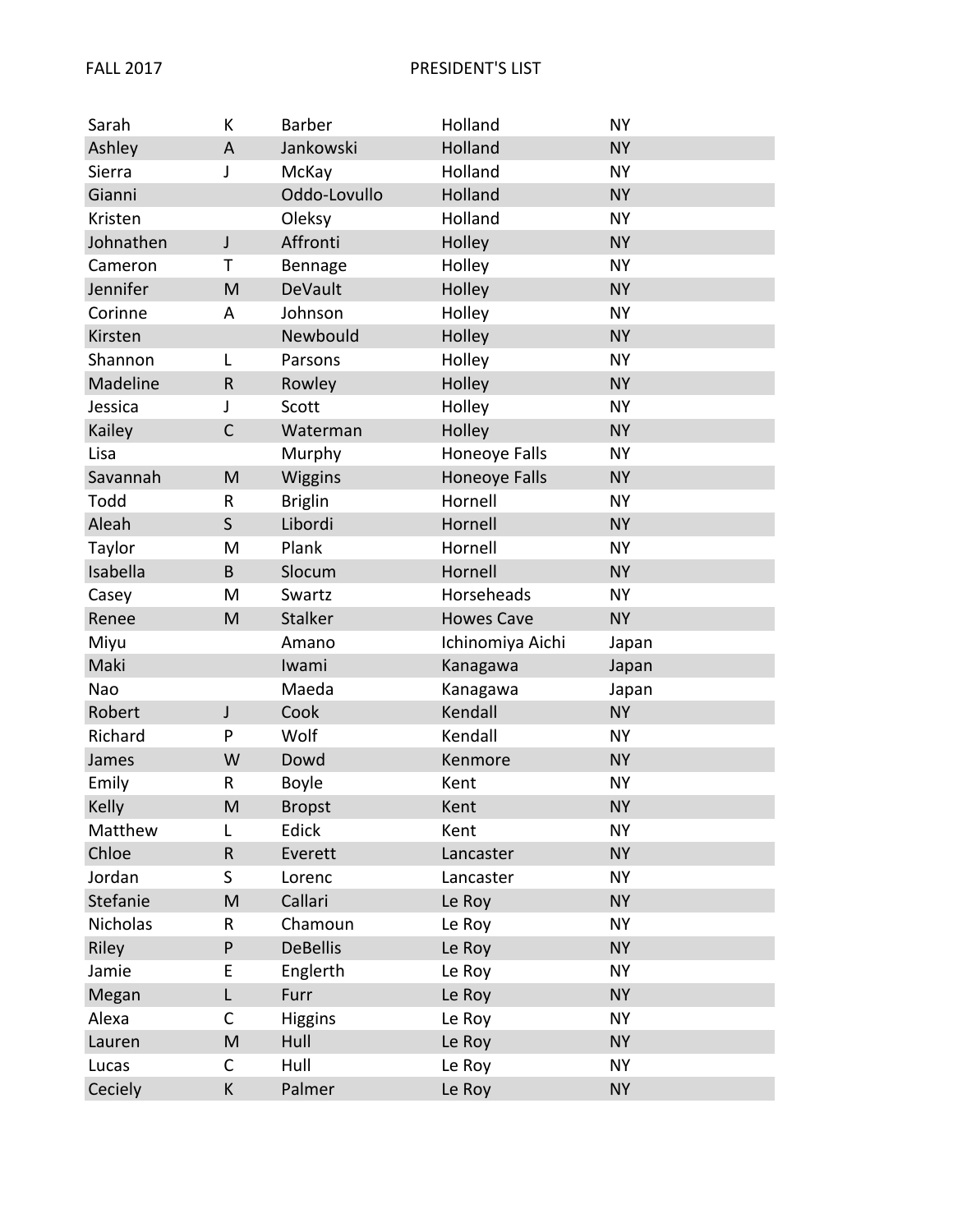| Nathan         | R            | Shepard                    | Le Roy              | <b>NY</b> |
|----------------|--------------|----------------------------|---------------------|-----------|
| Haley          | J            | Steen                      | Le Roy              | <b>NY</b> |
| Valaurie       | J            | Zweigle                    | Le Roy              | <b>NY</b> |
| Jennifer       | $\sf R$      | <b>Boggs</b>               | Livonia             | <b>NY</b> |
| Hannah         | G            | Donnelly                   | Livonia             | <b>NY</b> |
| Lisa           | E            | Boyce                      | Lyndonville         | <b>NY</b> |
| <b>Brianna</b> | N            | Winnie                     | Maybrook            | <b>NY</b> |
| <b>Bailey</b>  | $\mathsf{S}$ | Allen                      | Medina              | <b>NY</b> |
| Adam           | L            | Dunn                       | Medina              | <b>NY</b> |
| <b>Brandie</b> | J            | Fidanza-Carson             | Medina              | <b>NY</b> |
| Sarah          | Е            | Fisher                     | Medina              | <b>NY</b> |
| Daniel         |              | Heschke                    | Medina              | <b>NY</b> |
| Olivia         | D            | Hill                       | Medina              | <b>NY</b> |
| Zachary        | J            | Laird                      | Medina              | <b>NY</b> |
| Ace            | A            | Strickland                 | Medina              | <b>NY</b> |
| Elexa          | L            | Taylor                     | Medina              | <b>NY</b> |
| Emma           | J            | Wilson                     | Medina              | <b>NY</b> |
| Arden          | M            | Zavitz                     | Medina              | <b>NY</b> |
| Micalina       | M            | Farruggia                  | <b>Mount Morris</b> | <b>NY</b> |
| Colleen        | M            | Kelsey                     | <b>Mount Morris</b> | <b>NY</b> |
| Chanae         |              | Smith                      | <b>Mount Morris</b> | <b>NY</b> |
| Airi           |              | Hayasaka                   | Muroran, Hokkaido   | Japan     |
| Taijiro        |              | Koyama                     | Nagoya, Aichi       | Japan     |
| Terumi         |              | Fujisawa                   | Nakano, Nagano      | Japan     |
| Tu             |              | Nguyen Hoang Cam Newcastle |                     | ME        |
| Ashley         | $\mathsf R$  | <b>Barclay</b>             | North Chili         | <b>NY</b> |
| Christian      | A            | Delano                     | North Chili         | <b>NY</b> |
| Allison        | M            | <b>Becker</b>              | North Java          | <b>NY</b> |
| <b>Brock</b>   | A            | Allen                      | Nunda               | <b>NY</b> |
| Vincent        | P            | Iglesias-Cardinale         | Nunda               | <b>NY</b> |
| MaDonna        | M            | Link                       | Nunda               | NΥ        |
| Kasey          | D            | Edgerton                   | Oakfield            | <b>NY</b> |
| Jaclyn         | Α            | Guzdek                     | Oakfield            | <b>NY</b> |
| Stephanie      | R            | Halat                      | Oakfield            | <b>NY</b> |
| Danielle       | M            | King                       | Oakfield            | NΥ        |
| Jennifer       | M            | Konieczny                  | Oakfield            | <b>NY</b> |
| Laura          |              | Lundmark                   | Oakfield            | <b>NY</b> |
| Charlotte      | $\vee$       | Hughes                     | Ordizan             | France    |
| Ayaka          |              | Yamanaka                   | Osaka, Osaka        | Japan     |
| Mathew         | J            | Horine                     | Pavilion            | <b>NY</b> |
| Mandy          | L            | Miller                     | Pavilion            | NΥ        |
| Rebekah        | S            | Spicer                     | Pavilion            | <b>NY</b> |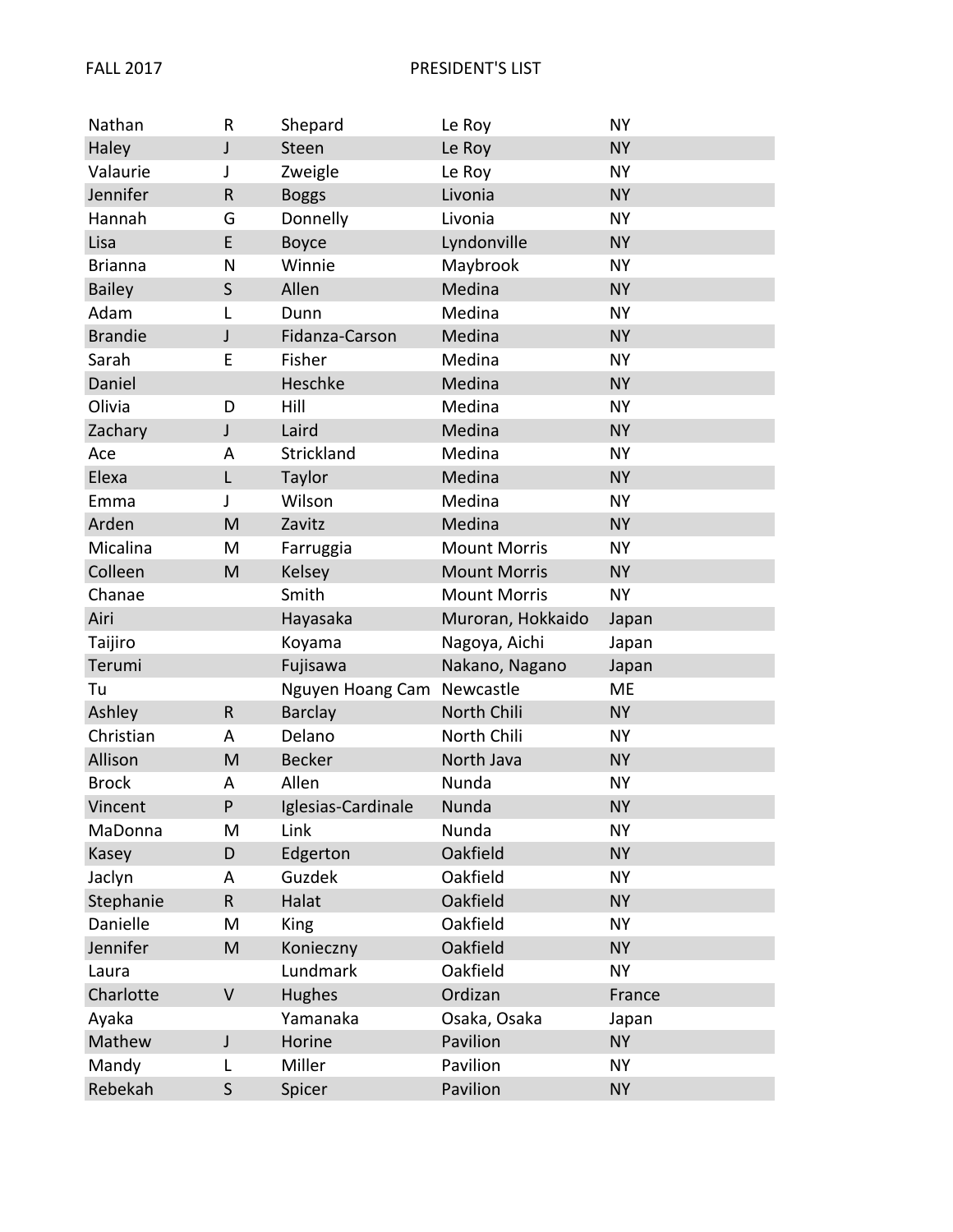| Benjamin        | N            | Werner         | Pavilion              | <b>NY</b> |
|-----------------|--------------|----------------|-----------------------|-----------|
| Jessica         | $\mathsf R$  | Aubert         | Perry                 | <b>NY</b> |
| Emily           | M            | Huff           | Perry                 | <b>NY</b> |
| Joshua          | D            | Rennie         | Perry                 | <b>NY</b> |
| Lyndsey         | S            | Rowland        | Perry                 | <b>NY</b> |
| Matthew         | G            | Zintel         | Perry                 | <b>NY</b> |
| Matthew         | J            | <b>Bailey</b>  | Rochester             | <b>NY</b> |
| Cassandra       | L            | <b>Bitter</b>  | Rochester             | <b>NY</b> |
| Nicholas        | M            | Goodrich-Leach | Rochester             | <b>NY</b> |
| <b>Brittney</b> | B            | Habermacher    | Rochester             | <b>NY</b> |
| Tasheka         | $\vee$       | Lofton         | Rochester             | <b>NY</b> |
| <b>Branwen</b>  | E            | Meehan         | Rochester             | <b>NY</b> |
| Megan           | E            | Miller         | Rochester             | <b>NY</b> |
| Nicole          | M            | Sheldon        | Rochester             | <b>NY</b> |
| <b>Briona</b>   |              | Siplin         | Rochester             | <b>NY</b> |
| Nathanael       | Τ            | Sniatecki      | Rochester             | <b>NY</b> |
| Emma            | E            | Stone          | Rochester             | <b>NY</b> |
| Tangie          | L            | <b>Tieu</b>    | Rochester             | <b>NY</b> |
| David           |              | Villasmil      | Rochester             | <b>NY</b> |
| Sascha          | M            | Vom Heede      | Rochester             | <b>NY</b> |
| Jewel           | R            | Watters        | Sandy Valley          | <b>NV</b> |
| Yuki            |              | Lai            | Selangor              | Malaysia  |
| Tabitha         |              | Little         | Sherman               | <b>NY</b> |
| <b>Travis</b>   | J            | <b>Baker</b>   | <b>Silver Springs</b> | <b>NY</b> |
| Crystal         | D            | Shearing       | <b>Silver Springs</b> | <b>NY</b> |
| Sean            | A            | Sporleder      | <b>Silver Springs</b> | <b>NY</b> |
| Cajsa           | $\mathsf{C}$ | Young          | Spencerport           | NΥ        |
| Lauren          | E            | Graney         | <b>Stafford</b>       | <b>NY</b> |
| <b>Brandon</b>  | M            | Daly           | Strykersville         | <b>NY</b> |
| Olivia          | J            | Herrmann       | Strykersville         | <b>NY</b> |
| Natsumi         |              | Sasabe         | Sumida, Tokyo         | Japan     |
| Fumi            |              | Tanaka         | Takasaki              | Japan     |
| Joana Reiko     |              | Sato           | Tokyo                 | Japan     |
| Jakob           | $\mathsf{S}$ | MacLeod        | Toronto               | Canada    |
| Justine         | Μ            | Andrews        | Varysburg             | <b>NY</b> |
| Emily           | E            | <b>Bonner</b>  | Varysburg             | <b>NY</b> |
| Julia           |              |                |                       |           |
|                 | A            | Chojnacki      | Varysburg             | NΥ        |
| Danielle        | J            | Henneberger    | Varysburg             | <b>NY</b> |
| Jeffrey         | M            | Mincer         | Varysburg             | <b>NY</b> |
| Theodora        | G            | Bochicchio     | Warsaw                | <b>NY</b> |
| Jennifer        | M            | <b>Cummins</b> | Warsaw                | <b>NY</b> |